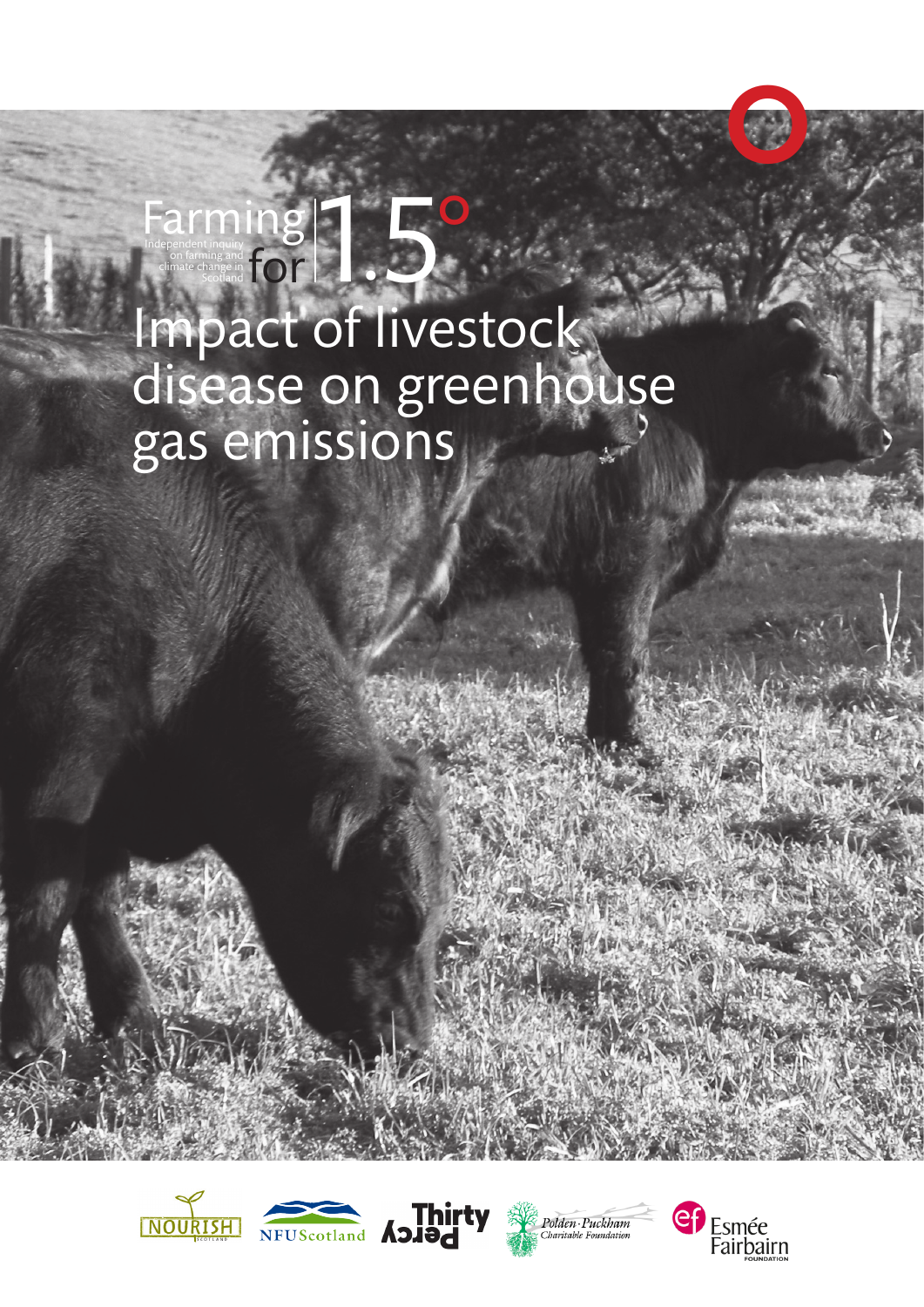# INTRODUCTION

Almost all disease episodes increase the emissions per kg of production.

Disease adds to the carbon cost of production at several levels. Reduced food conversion efficiency, reduced growth rate, reduced milk yield are all linked to a range of endemic diseases and parasitic infections. Pathogens which reduce life expectancy, increase mortality or depress reproductive efficiency through infertility, abortions and still-births also have a heavy carbon cost.

There are exceptions; animals can in some circumstances maintain performance when infection is localised or transient. Perhaps in these circumstances there is a performance dip but the depression in performance is at a level that the sensitivity of conventional efficiency indicators or carbon auditing is unable to quantify an impact.

However generalised clinical disease conditions carry a quantifiable carbon cost. Sub-clinical disease has also been shown to reduce carbon efficiency.

Disease management, control or eradication can contribute to climate change targets at two levels - reducing the carbon intensity of production and also the reduction of GHG emissions from the livestock sector. Both effects in some cases act in unison, however perversely in some cases the two impacts conflict.

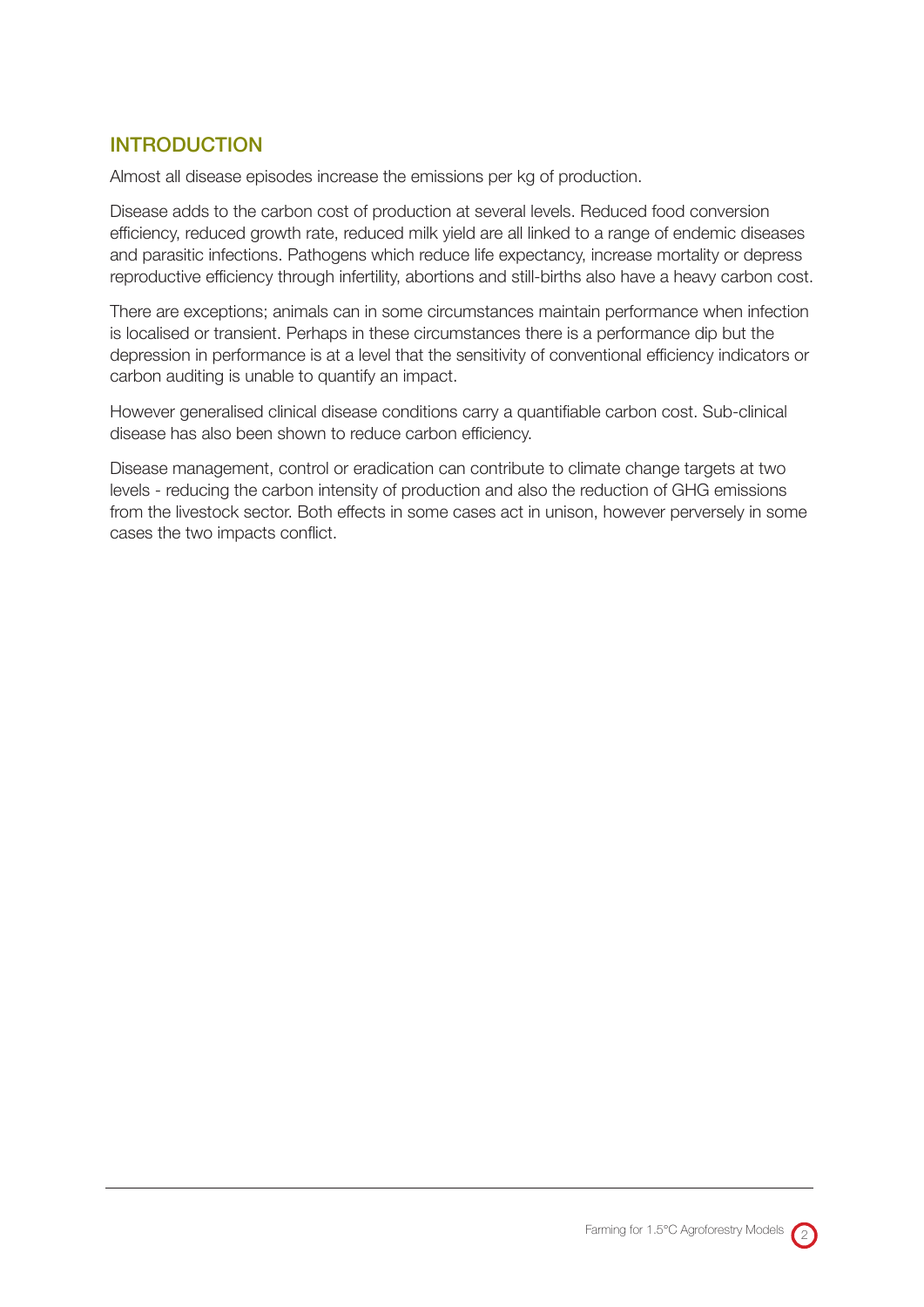# CARBON INTENSITY OF PRODUCTION

# Carbon cost per unit of Production

Effective disease management will reduce the carbon intensity of production which can be quantified through carbon auditing tools which define the kg of carbon per kg of product. At herd or flock level the carbon intensity of production tracks key performance indicators and often aligns with economic performance.

The carbon impact of several diseases has been quantified; BVD, Johne's disease, virus pneumonia, mastitis and in sheep enzootic abortion, sheep scab, and parasitic gastroenteritis are examples. Work by ADAS based on the management or control of key bovine diseases indicates that emissions from the national herd can be reduced by 10% through elevating the national herd health status.

Recent survey and workshop activity has scoped the use of a syndromic approach to drive system efficiency based on an investigative phase which identifies both disease and system factors.

Syndromes can offer more significant carbon efficiency gains than the control or management of an individual disease. Performance gains can be built into a new sustainable platform with a whole system approach which is focused on the key flock or herd pathogens but also includes any required intervention on environmental, nutritional and genetic factors.

In summary the carbon intensity of production [carbon footprint] can be significantly reduced through the implementation of health management or control strategies.

Flock and herd managers working with farm vets may choose to focus on specific diseases or in some cases syndromes depending on the performance on farm and their targets.

The two reports on Livestock GHG diseases commissioned by DEFRA and Scottish Government list the diseases which have the most significant impact on carbon efficiency. Those reports at present provide a benchmark for ghg disease management.

### Diseases that reduce total emissions.

As we move closer to 2045 and the net zero target the reduction of total emissions will become the priority and will drive management and disease control strategies. The farming community, technical advisors and marketing bodies have focused on carbon foot-printing [the carbon intensity of production] as a tool to improve on farm efficiency and as a marketing aid. It is not the same as reducing total emissions.

Diseases fall into two categories, the first category are those that reduce the carbon intensity of production and also reduce total emissions. These diseases impact on production through depressing growth rates, reducing food conversion efficiency, and reducing the longevity of breeding stock.

These features may increase the number of days to first parturition, increase the number of days to slaughter, reduce slaughter weights, increase the feed required per unit of production, and require the rearing of more replacement breeding females.

Examples of diseases with this profile are parasitic gastroenteritis, sheep scab, lung worm in cattle, Johne's disease in cattle and sheep, virus pneumonia, BVD, IBR, many of the iceberg diseases of sheep [MV, OPA, CLA]

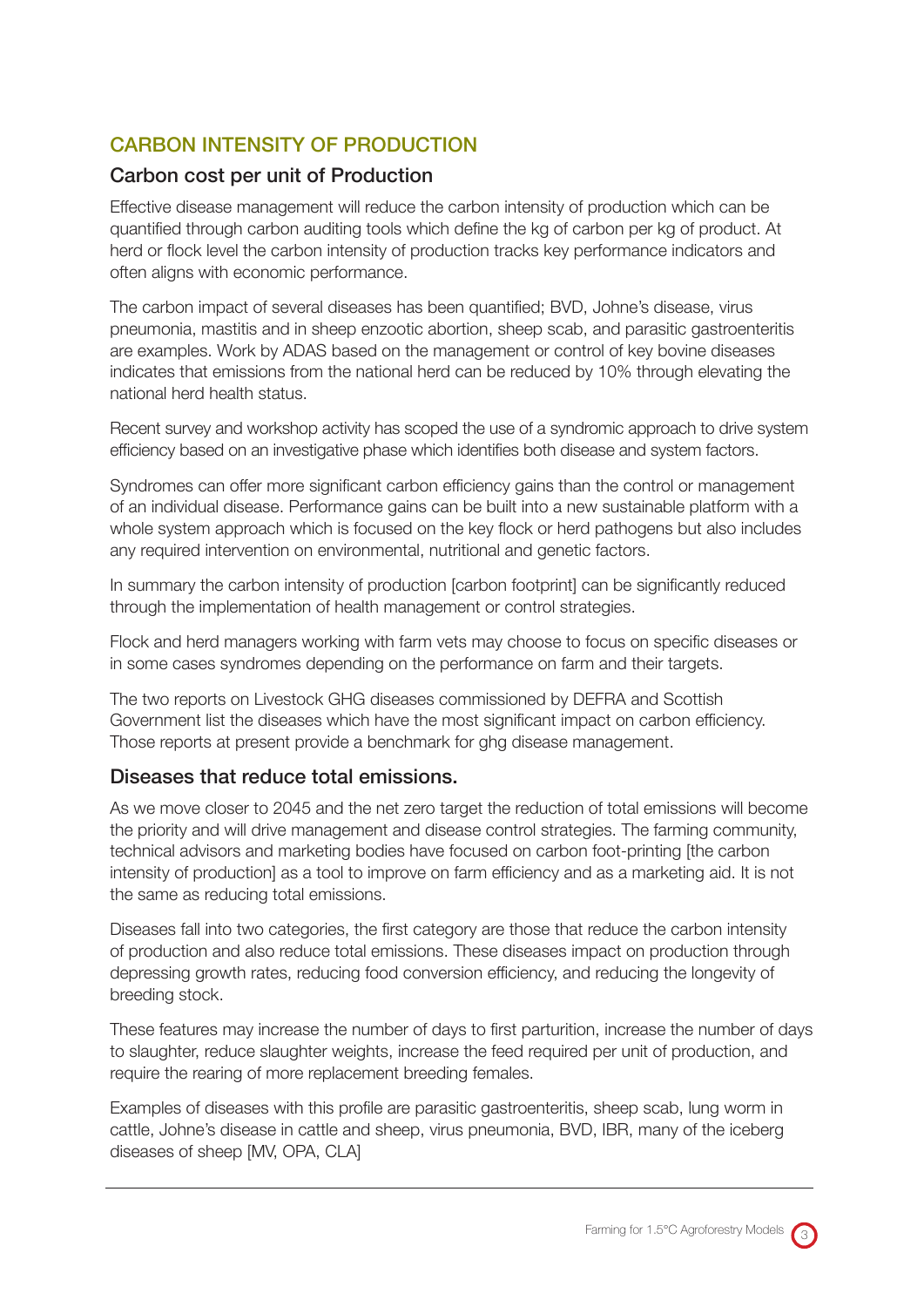Controlling or managing this group of diseases reduces total emissions. Their management has a direct impact on the level of enteric emissions and in the emissions related to the production cycle.

The second category of diseases reduce the carbon intensity of production but increases total emissions. This group includes some of the diseases which when controlled have the biggest impact in reducing the carbon footprint [carbon intensity of production] of production.

When effective disease management across this group is implemented the impact is to improve reproductive efficiency and/ or to significantly reduce mortality; in so doing the carbon efficiency of breeding animals improves significantly and the population rises. That population increase drives up total emissions.

Examples of this group of diseases are- Enzootic abortion of ewes, toxoplasma, neospora, listeria, campylobacter and a wide range of common neonatal diseases including cryptosporidia.

Clearly the efficiency gains that can be captured by the effective control of both reproductive and neonatal disease should not be ignored but to avoid increases in total emissions requires a change in mindset at farm level.

Output level must become the key management driver not the size of the breeding herd or flock. If output is maintained at the historical level efficiency gains can be matched by modest reductions of breeding flocks or herds with real cost savings and a reduction of total emissions. It is not an easy concept to sell.

This group of diseases therefore has an indirect impact on total emissions as reduction in total emissions is only achieved by reducing the numbers of breeding females.

Reducing total emissions will be an increasing priority for the industry. It will require all flocks and herds to be involved in a standardised disease management package to deliver a critical mass to deliver emission change. There are other synergies generated by a national approach, for example the risk of trading is reduced and securing health status on farm becomes less challenging.

The choice of diseases for a national control programme, and the management strategy, will be constrained by the sensitivity and specificity of diagnostics and or the availability of effective vaccines. On-going work involving the Moredun Research Institute, its SEFARI partners and LHS aims to map out potential GHG disease management/control options that might be suitable candidates for a national programme to reduce total emissions.

It is likely that disease or conditions which reduce emissions in a direct manner will be the core of any programme. If the control or management of a disease improves animal welfare, eases trade or reduces antimicrobial use it is likely to be a more attractive candidate; however the baseline of a national control strategy is that it is effective, affordable, measurable, and viable across a range of systems.

Disease management at a national level has the potential to achieve the projected 10% reduction of livestock GHG emissions and through that level of carbon efficiency lift economic performance across sectors.